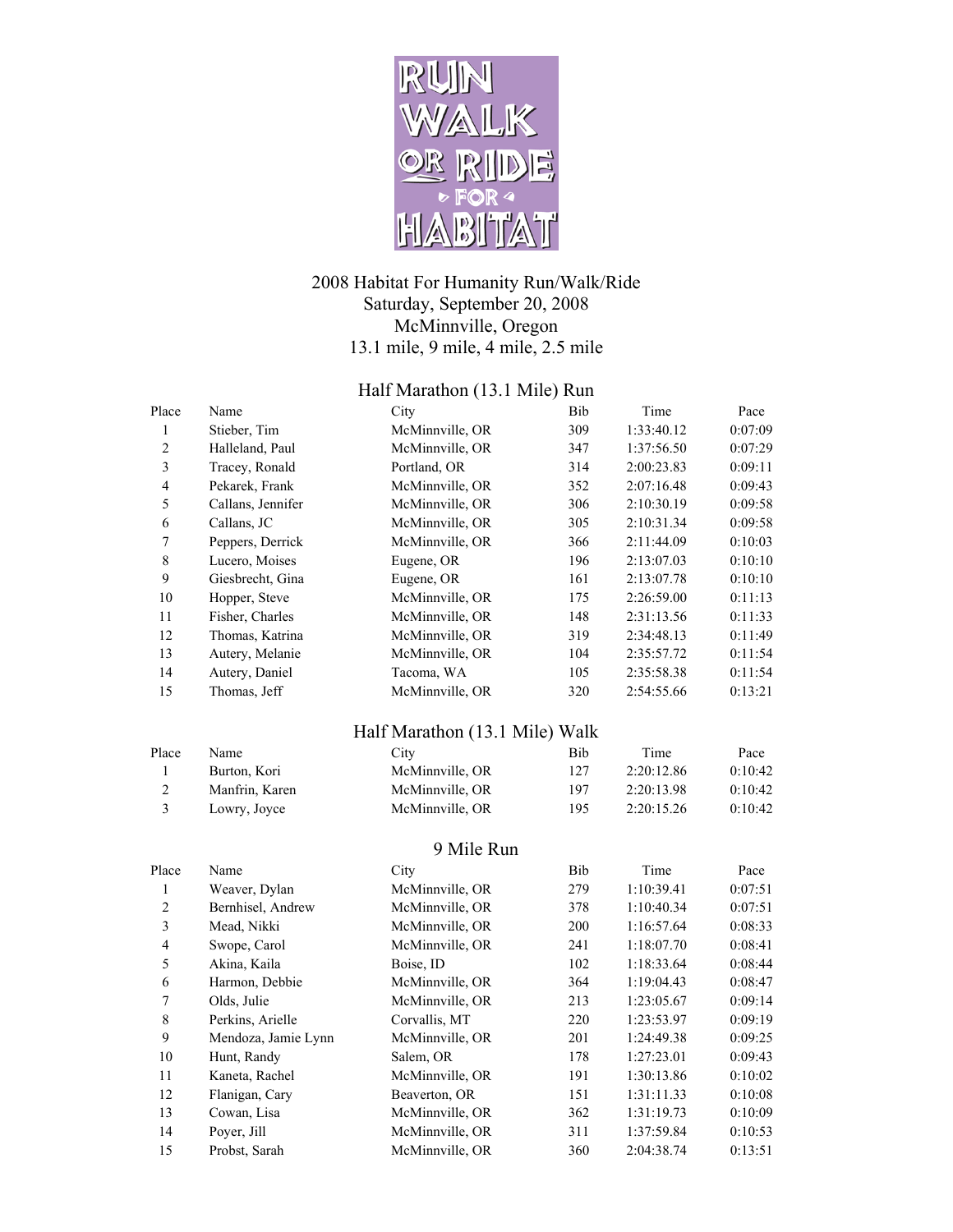9 Mile Walk

| Place                    | Name                                 | City                               | Bib | Time                 | Pace               |
|--------------------------|--------------------------------------|------------------------------------|-----|----------------------|--------------------|
| $\mathbf{1}$             | Duerr, Rebecca                       | Durham, CA                         | 137 | 1:52:33.84           | 0:12:30            |
| $\overline{c}$           | Danielson, Kristi                    | McMinnville, OR                    | 135 | 1:52:34.31           | 0:12:30            |
| $\overline{\mathbf{3}}$  | Dixon, Connie                        | Beaverton, OR                      | 270 | 2:43:26.67           | 0:18:10            |
| $\overline{\mathbf{4}}$  | Hensley-Hasslen, Kim                 | McMinnville, OR                    | 173 | 2:44:02.50           | 0:18:14            |
| 5                        | Walter, Carri                        | McMinnville, OR                    | 274 | 2:44:03.73           | 0:18:14            |
| 6                        | Keillor, Candace                     | McMinnville, OR                    | 193 | 2:49:45.59           | 0:18:52            |
| $\boldsymbol{7}$         | Tracey, Lynn                         | McMinnville, OR                    | 345 | 2:52:17.38           | 0:19:09            |
| $\,$ $\,$                | Ruggles, Susan                       | McMinnville, OR                    | 357 | 2:52:18.78           | 0:19:09            |
| 9                        | Harrison, Jim                        | Carlton, OR                        | 278 | 2:59:08.97           | 0:19:54            |
| 10                       | Bowers, Kayla                        | McMinnville, OR                    | 118 | 3:03:44.19           | 0:20:25            |
| 11                       | Bowers, Chelsea                      | McMinnville, OR                    | 116 | 3:03:45.12           | 0:20:25            |
| 12                       | Bowers, Dianna                       | McMinnville, OR                    | 115 | 3:03:46.35           | 0:20:25            |
|                          |                                      | 4 Mile Run                         |     |                      |                    |
| Place                    | Name                                 |                                    | Bib | Time                 |                    |
|                          |                                      | City                               |     |                      | Pace               |
| 1                        | Toft, Mickey                         | McMinnville, OR<br>McMinnville, OR | 312 | 26:38.64             | 06:39.7            |
| $\overline{c}$           | Muti, Nathan<br>Eklund, Cory         | Carlton, OR                        | 206 | 28:30.77             | 07:07.7            |
| $\mathfrak{Z}$           |                                      |                                    | 143 | 29:08.11             | 07:17.0            |
| $\overline{\mathcal{A}}$ | Linder, John                         | McMinnville, OR                    | 375 | 30:46.15             | 07:41.5            |
| 5                        | McKeegan, John                       | McMinnville, OR                    | 318 | 31:05.10             | 07:46.3            |
| 6                        | Spence, Amy                          | McMinnville, OR                    | 339 | 31:06.40             | 07:46.6            |
| $\boldsymbol{7}$         | Faxon, David                         | McMinnville, OR                    | 313 | 31:58.20             | 07:59.5            |
| $\,8\,$                  | Burns, Marie                         | Carlton, OR                        | 126 | 32:55.46             | 08:13.9            |
| 9                        | Keaveney, Shigeko                    | McMinnville, OR                    | 376 | 33:01.70             | 08:15.4            |
| 10                       | Sloan, Todd                          | McMinnville, OR                    | 237 | 34:38.53             | 08:39.6            |
| 11                       | Stopper, Sierra                      | McMinnville, OR                    | 308 | 37:41.84             | 09:25.5            |
| 12                       | Winkenweder, Brian                   | McMinnville, OR                    | 252 | 38:08.46             | 09:32.1            |
| 13                       | Winkenweder, Scott                   | McMinnville, OR                    | 253 | 38:09.16             | 09:32.3            |
| 14                       | Santina, Adrianne                    | McMinnville, OR                    | 230 | 38:09.99             | 09:32.5            |
| 15                       | Druery, Susan                        | McMinnville, OR                    | 329 | 39:20.73             | 09:50.2            |
| 16                       | Harrop, Kent                         | McMinnville, OR                    | 333 | 39:26.10             | 09:51.5            |
| 17                       | Gadberry, Dana                       | McMinnville, OR                    | 284 | 39:51.64             | 09:57.9            |
| 18                       | Gamble, Ana                          | McMinnville, OR                    | 156 | 39:52.84             | 09:58.2            |
| 19                       | Gamble, Bryan                        | McMinnville, OR                    | 155 | 39:54.07             | 09:58.5            |
| 20<br>21                 | Blumhart, Matt                       | McMinnville, OR<br>McMinnville, OR | 338 | 40:35.69             | 10:08.9            |
| 22                       | Searcy, Saman tha<br>Searcy, Unknown | McMinnville, OR                    | 369 | 42:01.66<br>42:02.64 | 10:30.4            |
|                          |                                      |                                    | 370 | 42:04.60             | 10:30.7<br>10:31.1 |
| 23                       | Purdy, Jody                          | McMinnville, OR                    | 326 |                      |                    |
| 24                       | Campbell, Gayle                      | McMinnville, OR<br>McMinnville, OR | 325 | 42:05.20             | 10:31.3            |
| $25\,$<br>$26\,$         | House, Tonia                         | McMinnville, OR                    | 273 | 42:12.27             | 10:33.1<br>10:38.3 |
| $27\,$                   | Rich, Tara<br>Gifford, Laura         | Newberg, OR                        | 226 | 42:33.24             |                    |
|                          |                                      |                                    | 162 | 42:43.03             | 10:40.8            |
| $28\,$                   | Buehler, Amy<br>Goldmann, Zari       | Portland, OR                       | 124 | 42:43.83             | 10:41.0            |
| 29<br>$30\,$             | Yang, Jennifer                       | Portland, OR<br>McMinnville, OR    | 307 | 43:04.11             | 10:46.0            |
| 31                       | Hunt, Jennifer                       | Salem, OR                          | 255 | 45:46.99             | 11:26.7            |
| 32                       | Eagleson, Lorina                     | Keizer, OR                         | 177 | 50:23.41             | 12:35.9            |
|                          |                                      | Keizer, OR                         | 138 | 50:24.53             | 12:36.1            |
| 33                       | Eagleson, Dan                        |                                    | 139 | 50:25.89             | 12:36.5            |
|                          |                                      | 4 Mile Walk                        |     |                      |                    |
| Place                    | Name                                 | City                               | Bib | Time                 | Pace               |
| 1                        | Smith, Natalie                       | McMinnville, OR                    | 324 | 48:30.08             | 12:07.5            |
| $\overline{c}$           | Partina, Gerardo                     | McMinnville, OR                    | 214 | 52:34.09             | 13:08.5            |
| $\overline{\mathbf{3}}$  | Thompson, Frances                    | McMinnville, OR                    | 242 | 52:38.22             | 13:09.6            |
| $\overline{4}$           | Schneider, Lori                      | McMinnville, OR                    | 232 | 54:47.16             | 13:41.8            |
| 5                        | Rima, Carolyn                        | McMinnville, OR                    | 228 | 55:55.55             | 13:58.9            |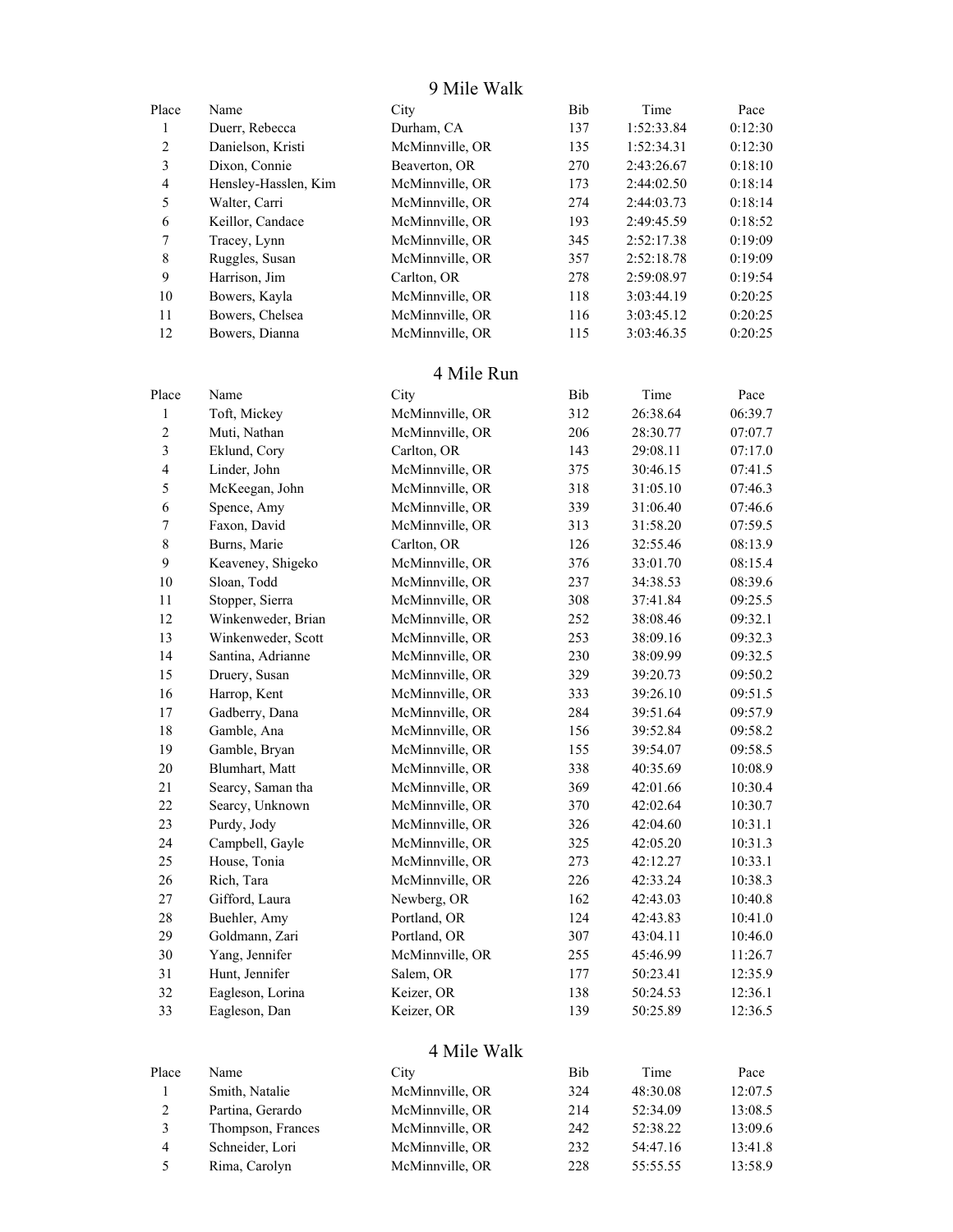| 6                            | Partridge, Paul                | Dundee, OR                         | 215        | 1:00:49.96               | 15:12.5            |
|------------------------------|--------------------------------|------------------------------------|------------|--------------------------|--------------------|
| $\boldsymbol{7}$             | Jones, Unknown1                | Sheridan, OR                       | 189        | 1:00:57.62               | 15:14.4            |
| $\,$ $\,$                    | Schneider, Keri                | McMinnville, OR                    | 233        | 1:01:46.28               | 15:26.6            |
| $\mathbf{9}$                 | Fadich, Mickale                | McMinnville, OR                    | 145        | 1:01:48.35               | 15:27.1            |
| $10\,$                       | Nunley, Jay                    | Sheridan, OR                       | 212        | 1:04:45.09               | 16:11.3            |
| $11\,$                       | Siepmann, Hannah               | McMinnville, OR                    | 235        | 1:05:40.45               | 16:25.1            |
| 12                           | Siepmann, Julie                | McMinnville, OR                    | 236        | 1:05:41.10               | 16:25.3            |
| 13                           | Lawson, Claire                 | McMinnville, OR                    | 348        | 1:08:47.55               | 17:11.9            |
| 14                           | Hopper, Ginger                 | Dayton, OR                         | 176        | 1:10:26.79               | 17:36.7            |
| 15                           | Strobel, Kirsten               | McMinnville, OR                    | 239        | 1:10:30.38               | 17:37.6            |
| 16                           | Jacobs, Alene                  | McMinnville, OR                    | 371        | 1:10:58.39               | 17:44.6            |
| $17\,$                       | Niehaus, Tracey                | McMinnville, OR                    | 374        | 1:10:59.58               | 17:44.9            |
| $18\,$                       | Jones, Unknown                 | Sheridan, OR                       | 188        | 1:11:12.71               | 17:48.2            |
| 19                           | Jones, Tina Marie              | Sheridan, OR                       | 187        | 1:11:13.71               | 17:48.4            |
| $20\,$                       | Karns, Irma                    | McMinnville, OR                    | 192        | 1:12:27.71               | 18:06.9            |
| 21                           | Pederson, Mark                 | McMinnville, OR                    | 219        | 1:12:28.65               | 18:07.2            |
| 22                           | Pederson, Robin                | McMinnville, OR                    | 218        | 1:12:29.91               | 18:07.5            |
| 23                           | Primozich, Janice              | McMinnville, OR                    | 350        | 1:14:29.51               | 18:37.4            |
| 24                           | Primozich, Stan                | McMinnville, OR                    | 351        | 1:14:29.99               | 18:37.5            |
| 25                           | Harvery, Nancy                 | McMinnville, OR                    | 172        | 1:15:01.67               | 18:45.4            |
| 26                           | Hulett, Donna                  | McMinnville, OR                    | 262        | 1:15:04.12               | 18:46.0            |
| 27                           | Nunley, Nancy                  | Sheridan, OR                       | 211        | 1:17:16.73               | 19:19.2            |
| $28\,$                       | Zavala, Juan                   | McMinnville, OR                    | 260        | 1:18:13.72               | 19:33.4            |
| 29                           | Ferrua, Kourtney               | McMinnville, OR                    | 147        | 1:18:42.22               | 19:40.6            |
| $30\,$                       | Rinehold, Terri                | McMinnville, OR                    | 229        | 1:18:46.86               | 19:41.7            |
| 31                           | Morton, Mary                   | McMinnville, OR                    | 205        | 1:20:38.66               | 20:09.7            |
| 32                           | Zavala, Shauna                 | McMinnville, OR                    | 261        | 1:20:39.62               | 20:09.9            |
| 33                           | Imholt, Richard                | McMinnville, OR                    | 179        | 1:20:40.35               | 20:10.1            |
| 34                           | Imholt, Rose                   | McMinnville, OR                    | 180        | 1:20:41.22               | 20:10.3            |
| 35                           | Kleinschmit, Imogene           | McMinnville, OR                    | 194        | 1:21:07.64               | 20:16.9            |
| 36                           | Hoff, Stephen                  | McMinnville, OR                    | 354        | 1:21:33.76               | 20:23.4            |
| 37                           | Walters, Amy                   | McMinnville, OR                    | 355        | 1:21:34.68               | 20:23.7            |
| 38<br>39                     | Walters, Barbara<br>Bizon, Amy | McMinnville, OR<br>McMinnville, OR | 356<br>112 | 1:21:35.92<br>1:36:58.25 | 20:24.0<br>24:14.6 |
| 40                           | While, Renee                   | McMinnville, OR                    | 250        | 2:40:12.71               | 40:03.2            |
| 41                           | Millard, Deb                   | McMinnville, OR                    | 203        | 2:59:07.48               | 44:46.9            |
|                              |                                |                                    |            |                          |                    |
|                              |                                | 2.5 Mile Run                       |            |                          |                    |
| Place                        | Name                           | City                               | Bib        | Time                     | Pace               |
| $\mathbf{1}$                 | Broughton, Michael             | McMinnville, OR                    | 361        | 18:24.93                 | 07:22.0            |
| $\overline{c}$               | Barnes, Max<br>Orthmann, Corey | Tualatin, OR                       | 107        | 18:38.07                 | 07:27.2            |
| 3<br>$\overline{\mathbf{4}}$ | Echeuarria, Dharma             | McMinnville, OR<br>McMinnville, OR | 353        | 20:22.56                 | 08:09.0<br>08:09.5 |
| 5                            | Teller, Ericson                | McMinnville, OR                    | 368<br>301 | 20:23.80<br>21:25.59     | 08:34.2            |
| 6                            | Thomas, Robby                  | McMinnville, OR                    | 322        | 26:20.80                 | 10:32.3            |
| $\tau$                       | Thomas, Ellie                  | McMinnville, OR                    | 321        | 26:34.45                 | 10:37.8            |
| $\,$ 8 $\,$                  | Rodriguez, Erik                | McMinnville, OR                    | 323        | 26:35.26                 | 10:38.1            |
| 9                            | Haddeland, Patty               | McMinnville, OR                    | 346        | 27:09.71                 | 10:51.9            |
| $10\,$                       | Shull, Daniel                  | Tigard, OR                         | 234        | 27:40.49                 | 11:04.2            |
| 11                           | Seiler, Christi                | McMinnville, OR                    | 331        | 27:52.61                 | 11:09.0            |
| 12                           | Park, Kalen                    | McMinnville, OR                    | 332        | 27:53.50                 | 11:09.4            |
| 13                           | Unknown                        |                                    | 276        | 45:46.16                 | 18:18.5            |
| 14                           | Jones, Andrew                  | McMinnville, OR                    | 184        | 1:21:54.04               | 32:45.6            |
| 15                           | Unknown, Runner                | McMinnville, OR                    | 358        | 1:22:30.52               | 33:00.2            |
| 16                           | Prehn, Alison                  | McMinnville, OR                    | 223        | 1:27:11.88               | 34:52.8            |
| $17\,$                       | Buehler, Sharon                | McMinnville, OR                    | 377        | 1:40:02.23               | 40:00.9            |
| $18\,$                       | Benner, Carson                 | McMinnville, OR                    | 285        | 2:11:45.08               | 52:42.0            |